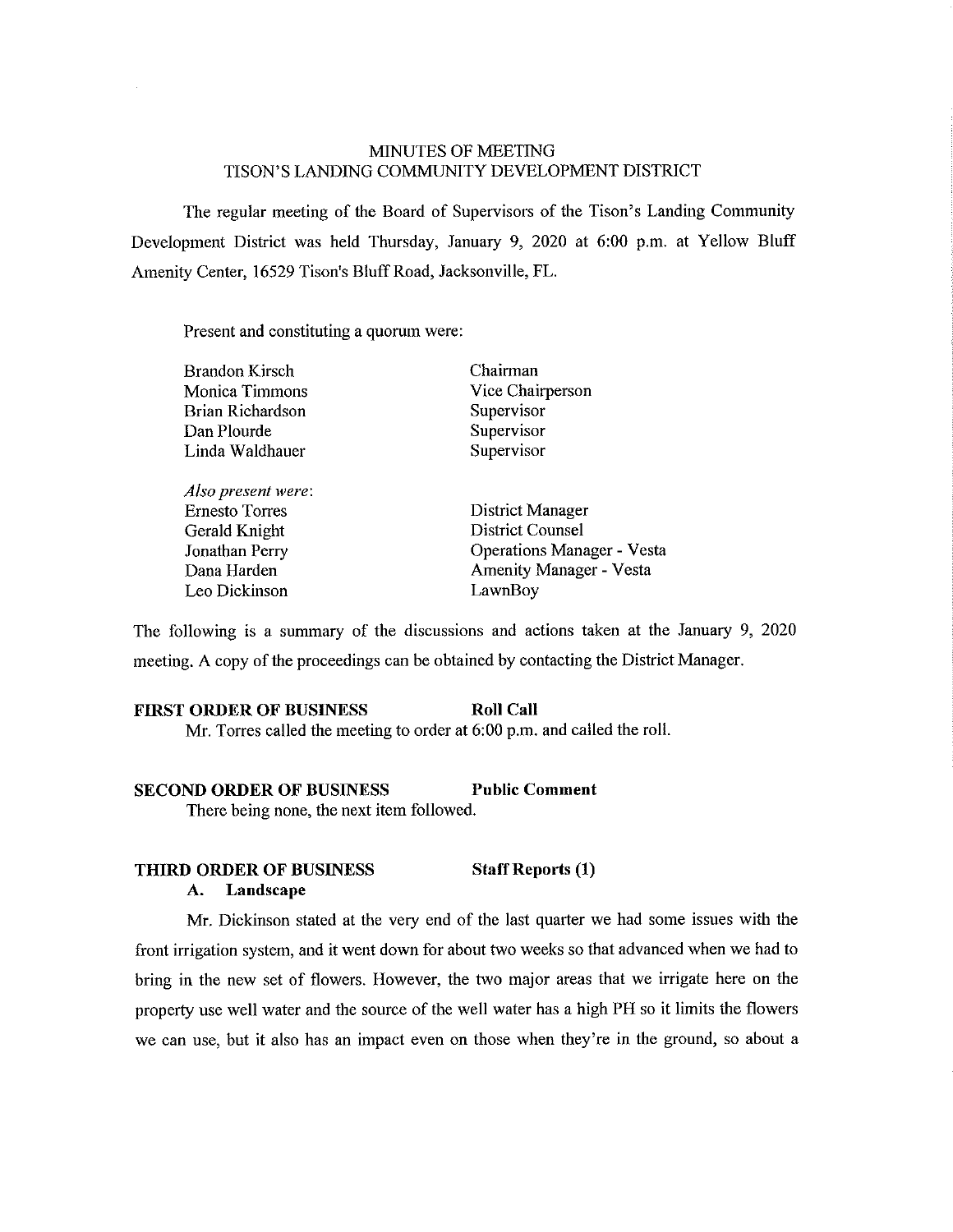month after we planted that rotation, the flowers started to go bad so we then did an experiment where we dug out the soil and replaced it, and used a product we've some pretty good success with in the past so when it actually came time to do a rotation the flowers that we had planted in that bed were still pretty good so we went ahead and swapped out the soil in all of the islands. We did that at our expense because we want the flowers to look good. We fixed the irrigation issues and moved some irrigation in support of the project to put the shed back behind the tennis court.

The area around the JEA station and the AT&T area around the front typically are not taken care of and are not CDD or HOA property. If you all would like to take care of them, I was asked to put together a proposal. It would be a one-time fee of \$315 to clean them up and then an additional \$105 a month for maintenance.

Mr. Torres stated we will do some research as to who the property belongs to and then we will bring it back to the Board next time we meet.

Mr. Dickinson stated there is one more proposal. JEA came through and did work along Yellow Bluff Road and tore out a complete irrigation zone so we have a proposal to fix that at \$2,425.

Mr. Perry stated I contacted JEA and they said they can't do anything because they don't have any record of it.

Mr. Knight stated we can make contact with JEA and see what they're willing to do, if anything. If they're not willing to do anything then it's going to be problematic to force them to.

#### **FOURTH ORDER OF BUSINESS Approval of Minutes**

- **A. October 3, 2019 Meeting**
- **B. December 11, 2019 Special Meeting**  There were no comments on the minutes.

On MOTION by Mr. Plourde seconded by **Mr.** Richardson with all in favor the minutes of the October 3, 2019 meeting and December 11, 2019 special meeting were approved.

# **FIFTH ORDER OF BUSINESS Consideration of Proposals**

**A. Turf Fertilization**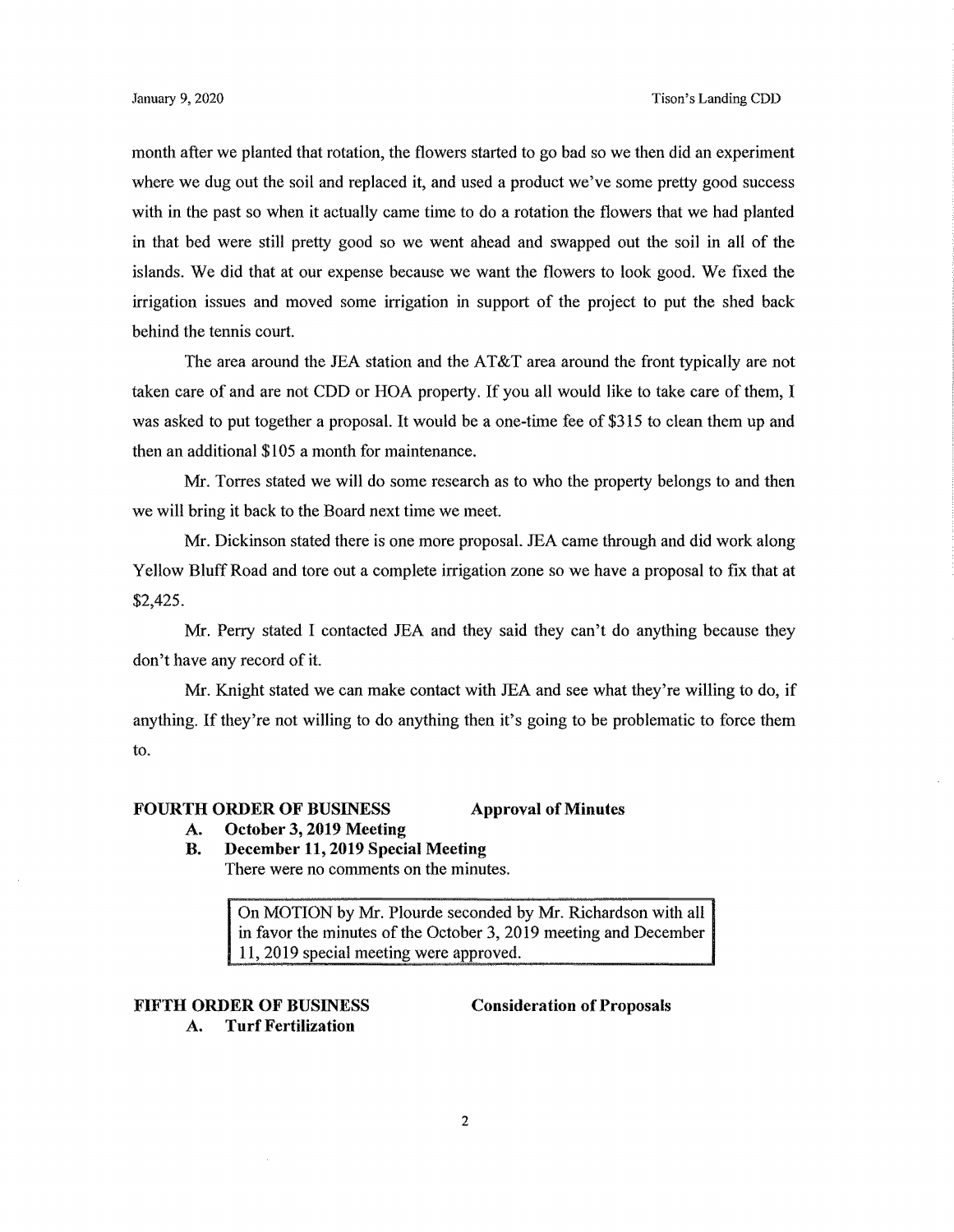Mr. Torres stated our current vendor's fee, Naders Pest Control, is incorporated into our landscape budget line. That amount is \$12,000. Anything considered above that will create a variance. It's too early for me to really give you an analysis as to how that will impact the entire budget.

Mr. Perry gave an overview of the three proposals. The Board tabled the item at this time to be revisited later in the meeting.

## **B. Handicap Ramp**

Mr. Torres stated page seven of your financials gives you your capital project funds for the series 2016 bonds and in that you have \$29,902. We can use the remaining amount of money that you have in your capital projects to fund this and then we will be done with that account.

Mr. Perry stated most of the contractors I contacted said this job was too small for them. All Weather is also one of the vendors that submitted a proposal for the signs so it could be under one hat. The proposal is for a little over \$31,000 and it would essentially look just like the one up here and that would cover almost all of our ADA requirements.

> On MOTION by Mr. Plourde seconded by Ms. Timmons with all in favor All Weather's proposal for construction of the ADA ramp was approved.

## **C. Community Mobile App**

Ms. Harden stated on the proposed app a lifestyle director will be coming to introduce this app but wanted to mention it while Vesta works through a few kinks. You can see upcoming events and book rentals six to nine months in advance. There's also a report a · problem section that would send notice directly to Mr. Perry or myself. Also, if the pool closes, I can send notice out fast via the app. There's also a contact section where you can contact me directly. It also enables us to let residents know of pool closure fairly fast rather than email or constant contact.

Mr. Knight I noticed that on the proposals presented there was an issue raised with Durbin Crossing's regarding ADA compliance. Ms. Timmons affirmed that she had also read the same. Mr. Knight stated that they [Durbin Crossing's] opinion is that under the ADA rule, if it is cost prohibitive to comply that they don't have to. Which raises questions if someone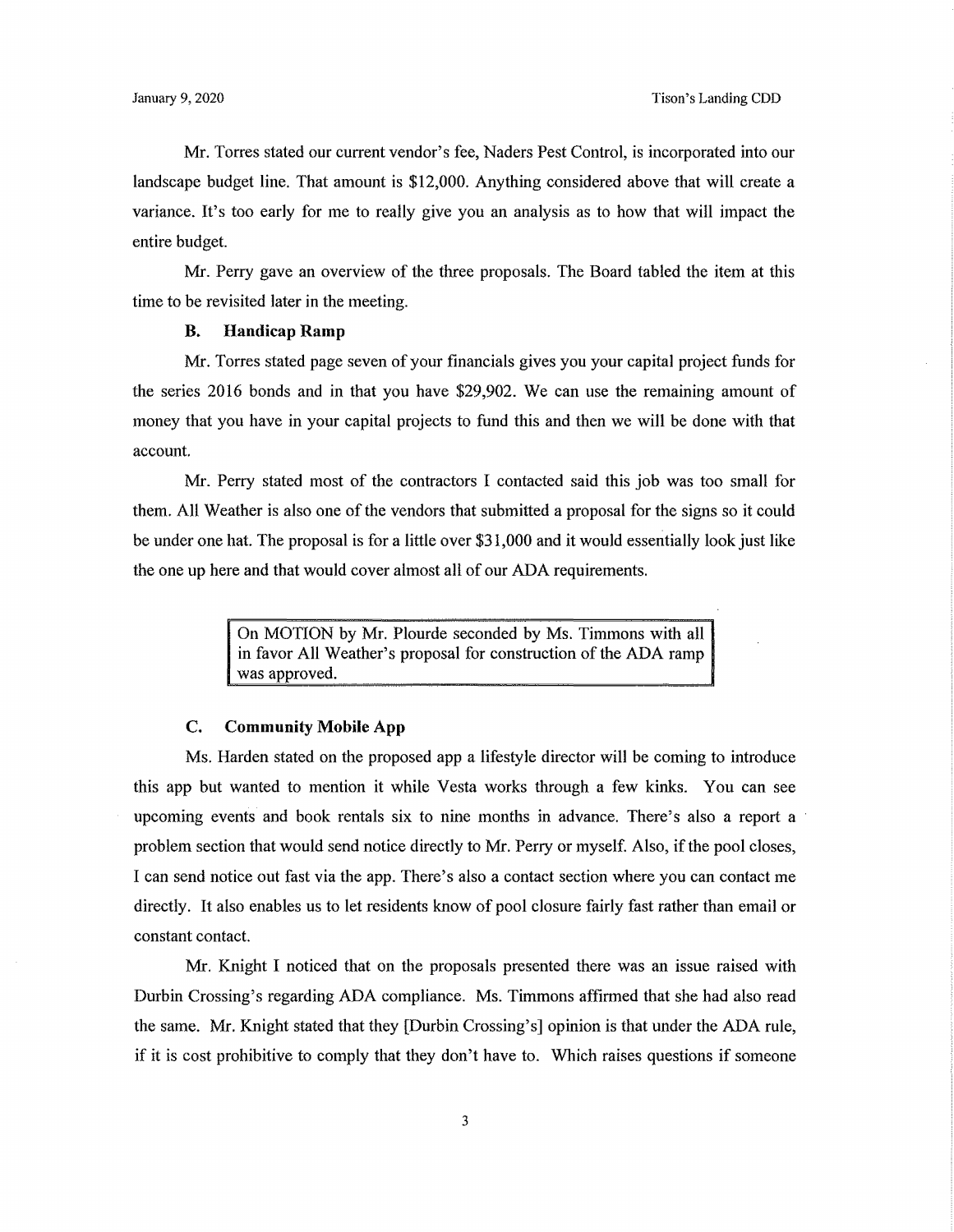comes along and raises the issue, the District will then be obligated to comply. Mr. Knight is also concerned over public records request and the public requires access to everything to include the app. Mr. Knight stated these are some of the questions I may have. Mr. Kirsch asked if these are the kind of questions being asked at Durbin Crossing CDD? Mr. Perry confirmed that they are. The document presented mentions a Vesta agreement, Mr. Knight requested a copy of the agreement.

Ms. Timmons questioned if the CDD website could be made to be mobile phone friendly to eliminate the need for an app.

This item was tabled.

#### **D. Entry Monument**

Mr. Perry gave an overview of the proposals submitted for refurbishment of all four entry monuments and noted the costs could increase beyond the proposals if there is extensive damage to the signs once they are removed.

Mr. Torres stated on page four of your financials you have a capital reserve budget of \$144,000. From the list of projects that you have approved from capital reserves so far this year is the storage shed.

Mr. Perry asked that a decision be tabled to the next meeting in order to get clarification on the notation at the bottom of All Weather's proposal stating, "new signage done by others".

Mr. Kirsch asked staff to attempt to negotiate pricing if both the entry monument and ADA ramp projects are awarded to All Weather.

#### **E. Pool Filtration Replacement**

Mr. Torres stated when Vesta first assumed the property this is an issue that was brought up and we gave it a little time for them to get comfortable with the pool system, but they're still recommending this be addressed.

> On MOTION by Ms. Timmons seconded by Mr. Richardson with all in favor Crown Pool's proposal in the amount of [\\$1,760.05](https://1,760.05) was approved.

#### **F. Tennis Court Resurfacing**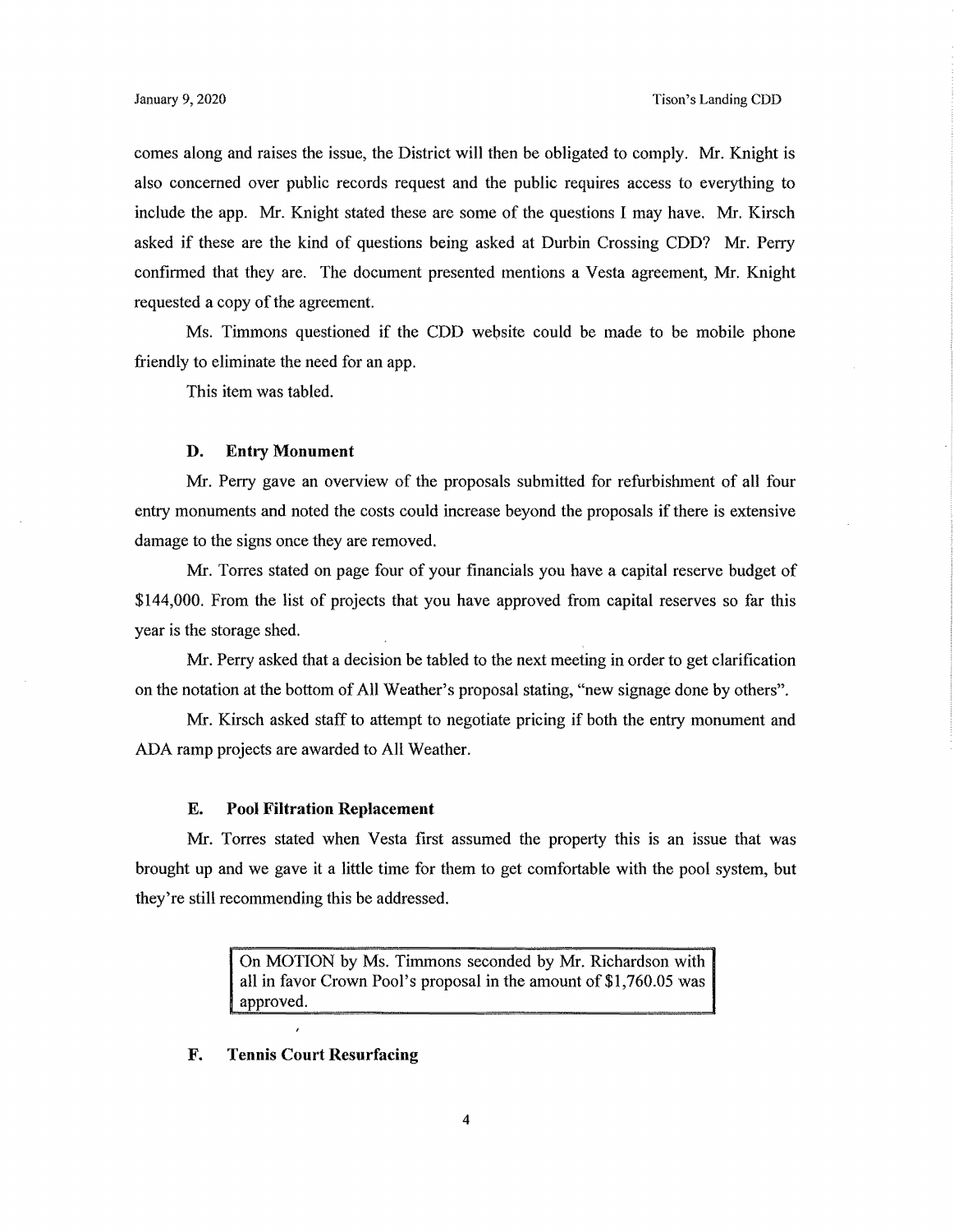Mr. Torres stated at the last meeting this is something the Board asked to be considered.

The Board tabled consideration of the tennis court resurfacing project and asked that prioritization of the capital reserve projects be added to the agenda for discussion at the next meeting.

## **A. Turf Fertilization (continued)**

Continuing the discussion on the turf fertilization proposals, the Board chose to terminate the contract with Nader's Pest Raiders and to assign Supervisor Richardson the duty of negotiating with Agrowpro for reduced services to better fit the budget.

> On MOTION by Mr. Plourde seconded by Ms. Timmons with all in favor Mr. Richardson was authorized to negotiate an agreement with Agrowpro for turf fertilization services.

# **SIXTH ORDER OF BUSINESS** Discussion on the Status of ADA Projects Mr. Torres stated I took the information listed on the checklist in your agenda package

from the ADA report that was done by Mike Yuro & Associates. In speaking with Dana and Johnathan, I know that most of these projects have been completed.

Mr. Perry stated pathways leading to every bench that we have on property are required and we haven't done that yet.

## **SEVENTH ORDER OF BUSINESS. Consideration of Revising FY20 Meeting Calendar**

Mr. Torres stated I brought this to the Board during our special meeting last month because we only approve four meetings a year and last year, we had six meetings and this year we've already had one special meeting in December. We should consider adding a meeting, perhaps in August. We can certainly wait until our June meeting to determine if you'd like to have a meeting in August.

Mr. Kirsch recommended meeting every other month. The Fiscal Year 2020 schedule was revised to include meetings on March 5, 2020, May 7, 2020, June 25, 2020 and September 17, 2020 with approval of the FY21 budget occurring at the March 5, 2020 meeting.

> On MOTION by Mr. Plourde seconded by Mr. Richardson with all in favor the FY20 meeting schedule was revised to include meeting dates listed above.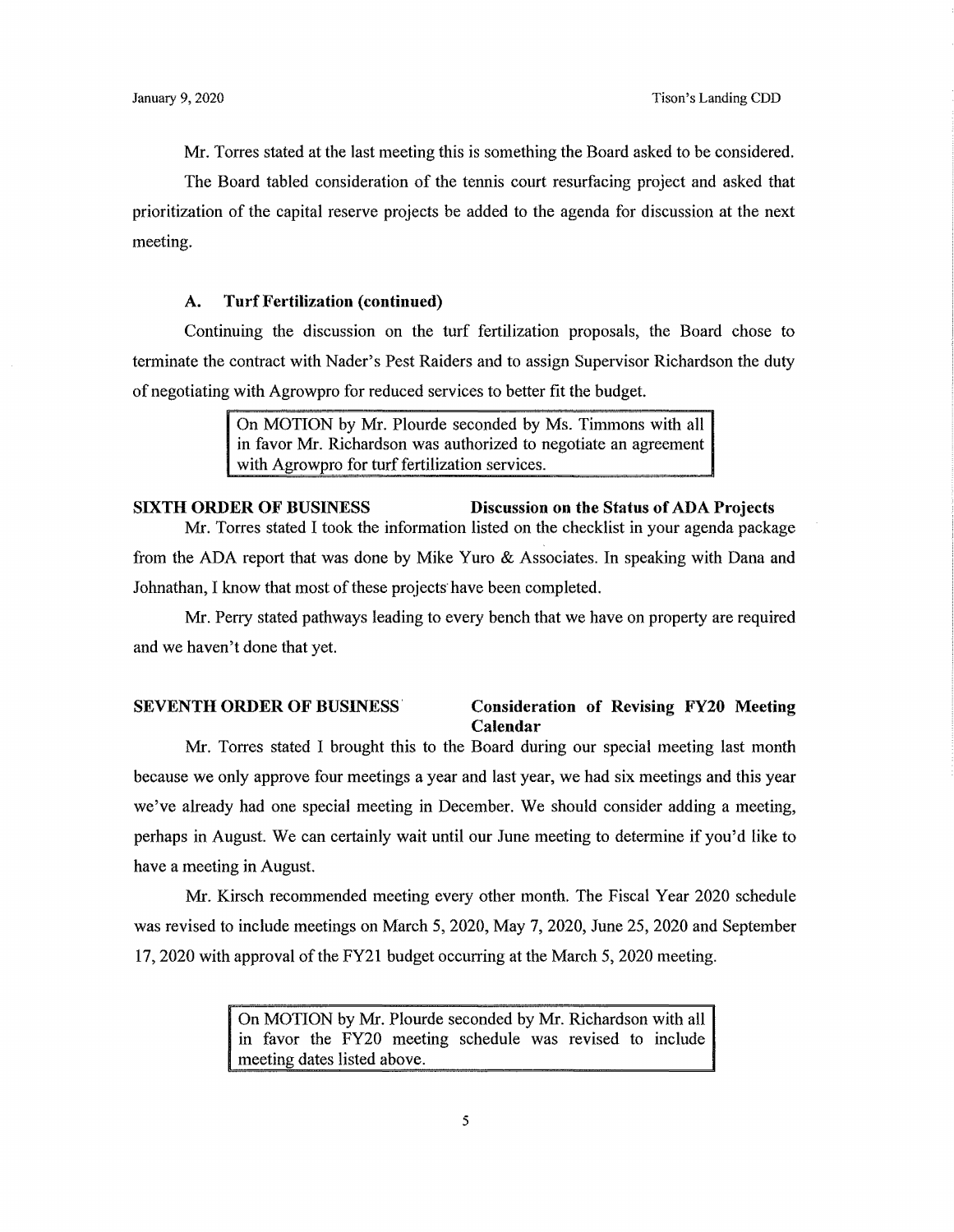.**EIGHTH ORDER OF BUSINESS Status Update ou Storage Building Project** 

Mr. Perry stated the concrete has been completed with the sidewalk and we're essentially just waiting for the building. I got an email from the permitting office yesterday stating that they need a few more things so I will go down there tomorrow to give them to them. After that, I have to send the permit and pictures of it to the contractor's building company and then they will come and install it.

#### **NINTH ORDER OF BUSINESS Staff Reports (2)**

### **A. District Counsel**

There being nothing to report, the next item followed.

### **B. District Manager**

Mr. Torres reminded Board members and staff if there are any price increases for the District's maintenance contracts, we need to know during the process of drafting the budget for approval to lock it in before the budget is adopted.

#### **C. Amenity Manager - Memorandum**

Ms. Harden gave an overview of her memorandum, a copy of which was included in the agenda package.

#### **D. Field Operations Manager - Memorandum**

*Ms. Waldhauer joined the meeting at this time.* 

Mr. Perry gave an overview of the operations report, a copy of which was included in the agenda package.

Ms. Harden stated our insurance company came out a few weeks ago and recommended we put some signs out by the ponds that say "no swimming" so you will see us putting those up. I think we're also going to put up some "no loitering" signs. I've talked with one ofthe JSO officers on how exactly they need to be worded because they can't do a trespass unless we have a "no trespassing" sign in the community.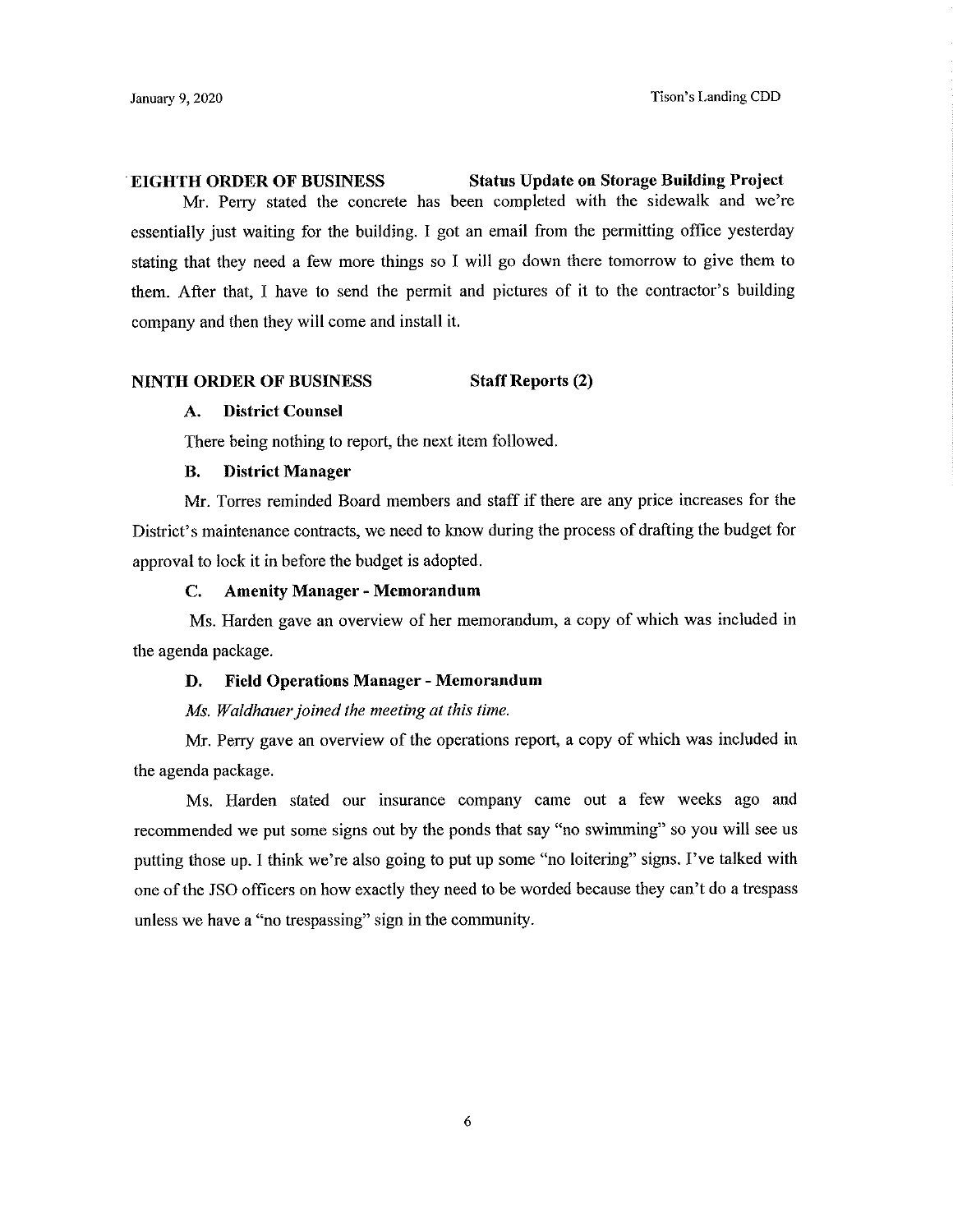**TENTH ORDER OF BUSINESS Supervisors' Requests** I **Audience Comments** 

### **Audience Comments**

A resident stated at the bus stop on the west end of Magnolia and Tisons they need some sort of trash can there because the bushes are so full of trash.

Mr. Perry stated I try to police the area as much as I can. We will look into it.

A resident asked who handles unlevel sidewalks and potholes in the roadway. Mr. Perry responded you can put in a request to the City of Jacksonville.

#### **Supervisors' Requests**

Mr. Plourde stated when I was with Knights of Columbus, they looked into getting solar panels on the roof that was going to pay for their electricity and they were going to reap quite a bit in the long run. Would we be interested in getting solar panels on the community center roof? What is our electrical bill?

Mr. Torres stated \$1,382 a month.

Mr. Perry stated we could look into LED light bulbs as well.

Mr. Kirsch stated l think we would save more money putting wells in all of the pocket parks, but I don't think we get electricity down there.

Ms. Harden stated our water bill is significantly higher than what any of our light bills run.

Mr. Richardson stated I noticed one of the LED up lights on the oak trees at the main entry is out.

# **ELEVENTH ORDER OF BUSINESS Financial Statements A. Balance Sheet and Statement of Revenue** & **Expenditures**

Copies of the financial reports were included in the agenda package. Mr. Torres stated there are no large variances. I will work with the accountant on the availability of funds for the turf fertilization.

#### **B. Assessment Receipt Schedule**

Mr. Torres stated you are 2.6% collected.

#### **C. Check Run Summary**